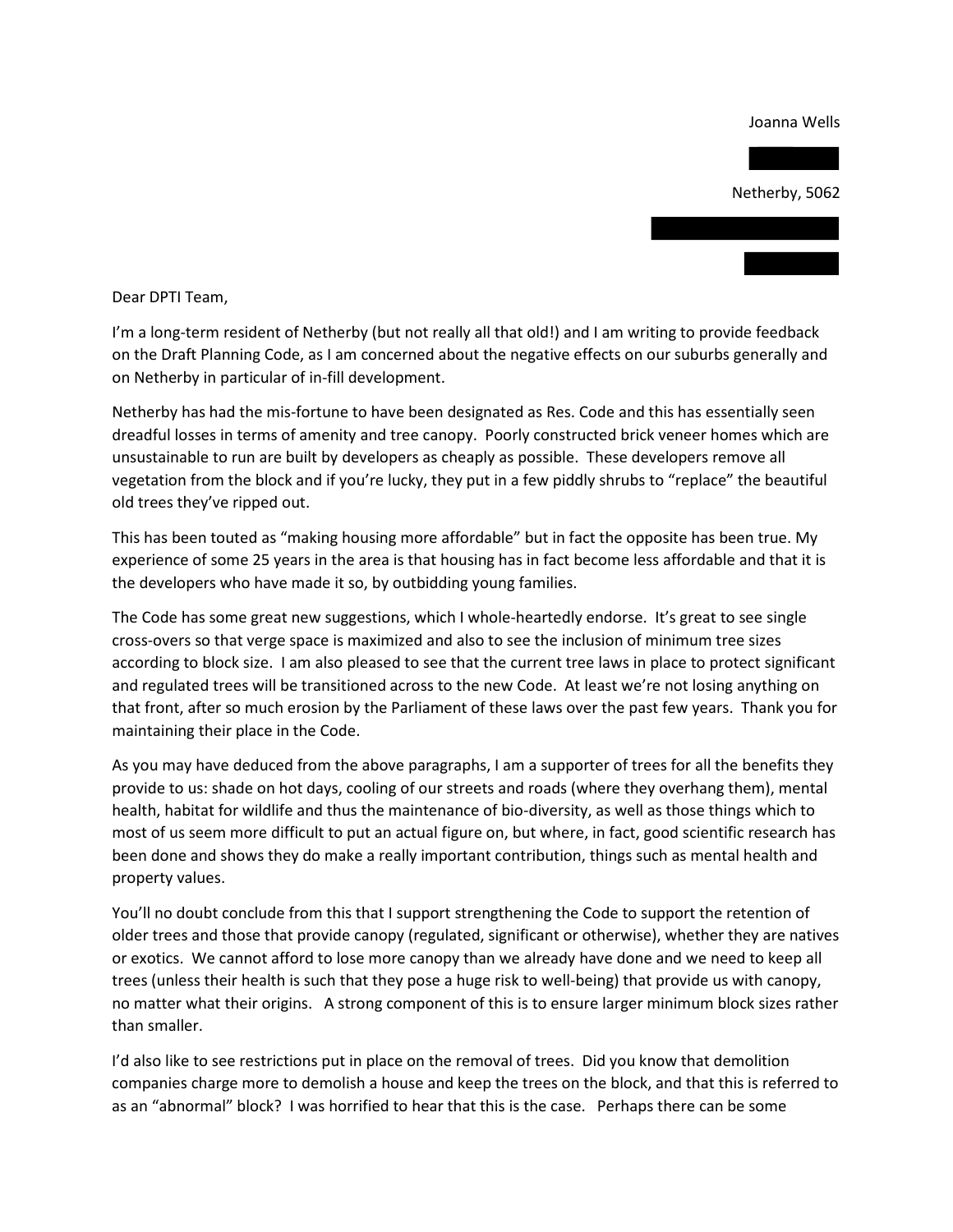bonuses applied to developments that retain trees, with a deposit on the retained trees, which is refunded to the developer five years after completion of the development if the trees are still healthy and alive? Perhaps the flip side of this would be financial penalties for developers who remove all trees from the block. There simply is not enough public land to plant so-called replacement trees for all the trees that are being removed from private land, so it is obvious that we need to do both things – firmly encourage at the very least – personally, I'd make it mandatory, but I'm an ex-secondary school teacher! – the retention of existing larger trees and plant "replacement" trees. It's time we started to recognize existing trees as the community asset that they are and understand that individual landowners do not actually own them as such but are responsible for them as custodians, to keep them in good health and pass them on to coming generations. The value of neighbourhood amenity cannot be under-estimated.

I have on my block a grey-box blue-gum (below) which is old and part of the remnant bushland that used to cover this area before it was subdivided. Grey-box blue gums are never listed as either regulated or significant as they never gain the girth required for this, but it is a huge tree and provides a large canopy not only to my garden but to other gardens in the area (3 other gardens in fact, as it sits near the corner of the block).

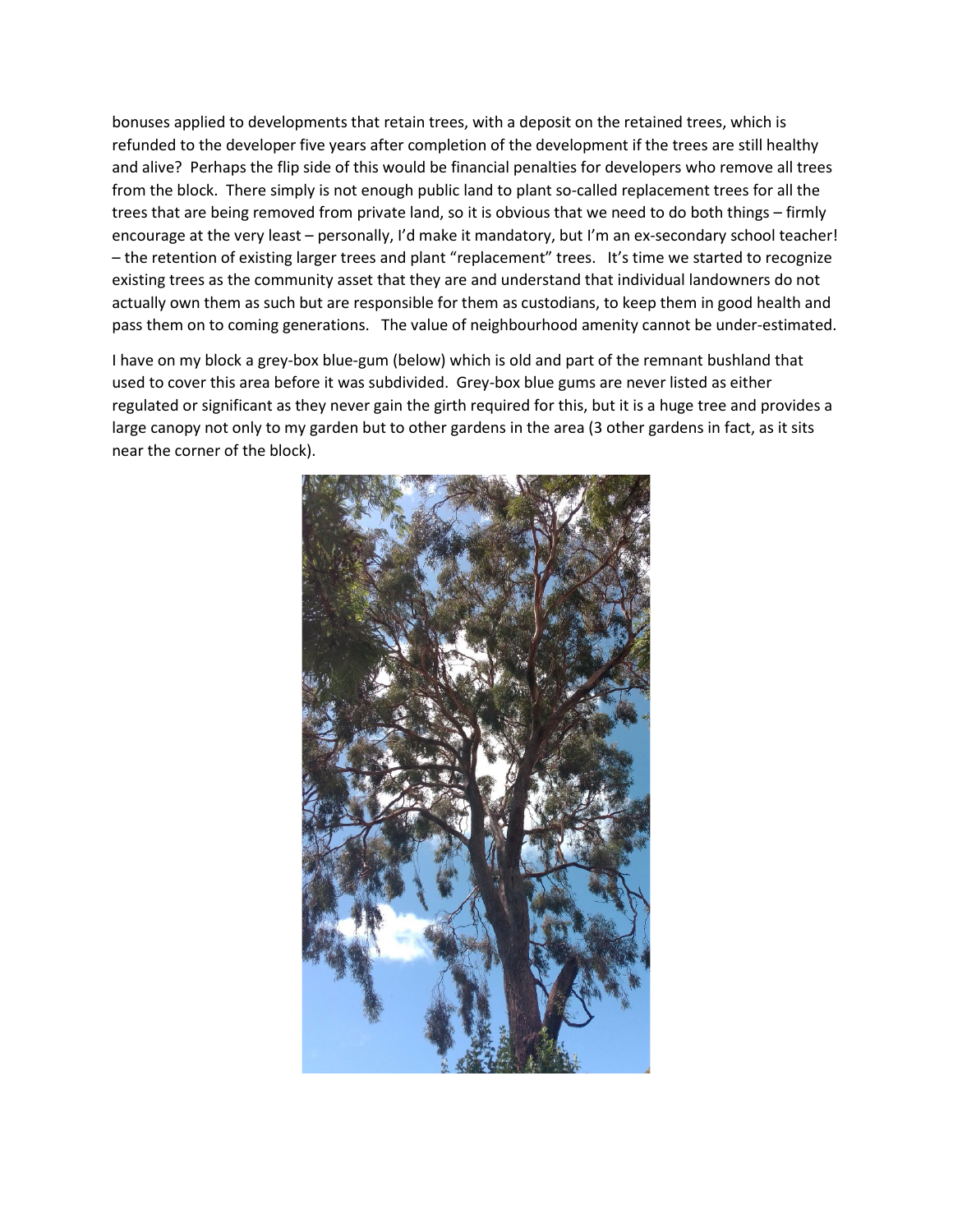I'd also like to see some additions made to the trees that are protected by our tree laws. Without making it too unwieldy changing it to "regulated, specific and canopy trees" would go a long way towards protecting our trees and the canopy that they provide (and that we so desperately need), without making the rules encyclopaedic in size. I'm also concerned that the current tree laws are in some places too subjective. For instance, the test for retention of significant trees talks about "retained where they make an important visual contribution to local character and amenity". Clearly this is subjective and would be better changed to simply state that "Significant trees should be retained". I also believe that in the case of significant trees the test should be included where "all other remedial treatments and measure have been determined to be ineffective" before removal is approved.

Another improvement to the fate of our trees would be to not allow too much variation to natural land level. There's just been a metre of soil dumped on part of the root zone of the above tree (and then really well compacted), as this obviates the need for a pump to bring things up to the street. Huge loss of amenity for us with a 3 metre fence imposed on us – 1 metre retention, 2 metres colourbond – and if the tree goes too, well I can't bear to think about that. The amenity of our area has already been destroyed with the removal of close to one dozen mature trees by the developer from the block in order for this "development" to go ahead. I think that's the other thing that really annoys people about developers getting away with this kind of thing; we're talking about someone who has absoutely no interest in the amenity of the area, who has no intention of living there; they are only interested in making money and they don't care who pays the price for it. Essentially we all do, because the area where we continue to live is the poorer for the development.

Furthermore, I believe that all developments that involve trees (ie: any removal of a tree) should have to be applied for through local council and should be therefore subject to public notification and consultation, and that this consultation should be open. The tree below was approved for removal by my local council after the former landowners sought approval to do so, in order to make the block more valuable for developers. They told the council it had a history of dropping limbs. What they failed to tell council was that it is fact a very healthy tree that has not been watered, by anything other than natural rainfall for the last 35 years. They rented the house out to tenants and not one of them EVER gave it any water, not even during the millennial drought. Had there been some kind of public consultation process, permission may not have been granted. Whilst on private property, it's the standout tree in the street and is not even 40 years old, so has so much of its life ahead of it.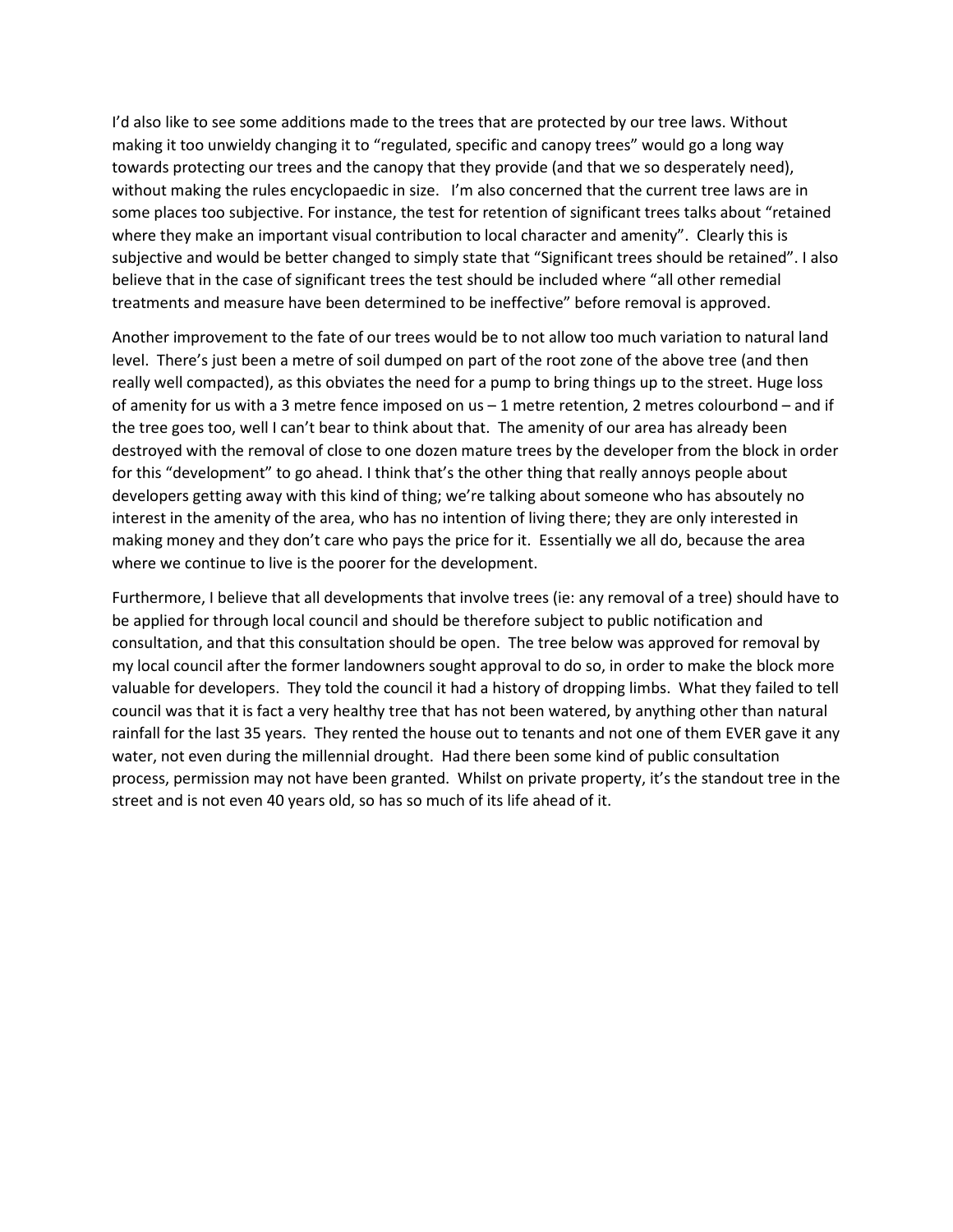

The other thing that would be well worth looking into is the system they have in Brisbane, where people interested in a property can simply go online, look up the property address and see exactly what trees are on the block – significant, regulated and so on. Anyone making a purchase does so in the full knowledge that these trees are there and **cannot be removed.**

With regard to garden spaces in developments, generally, I recommend:

Increase minimum requirements for deep root zones & for garden areas.

Give "discounts" for designs that use ideally gravel or, for a lesser discount, permeable paving, instead of concrete paving.

Better define good design to ensure that homes are not only affordable to buy, but affordable to run. Do this by mandating:

Deep eaves (no box gutters!)

Solar water service with electric backup (this can use battery stored solar down the track as this becomes more prevalent – and it is only a very short matter of time before it does!)

## Larger rainwater tanks

Garden areas mandatory at front and rear of house and gardens at the side of the house do not count as garden space unless they are a minimum of 1.5 metres deep. Reason – narrow beds at the side of a house and against a colourbond fence (in reality, that's where it will be) are not happy and healthy gardens where shrubs can grow and thrive. They never add anything to the amenity of the surrounding area, either, as nothing big enough to be seen above a fence line or scramble up to the top of it and over is ever able to grow here. These are service areas essentially to access the back of the house and are not used by garden or amenity space by residents. This are should not count as garden if it is not big enough in reality for a garden to be grown there. Otherwise, people are cheating!

The State governemnt's biodiversity policy is meant o underpin all of this, so please be more proscriptive about what people can grow. Mandate to favour: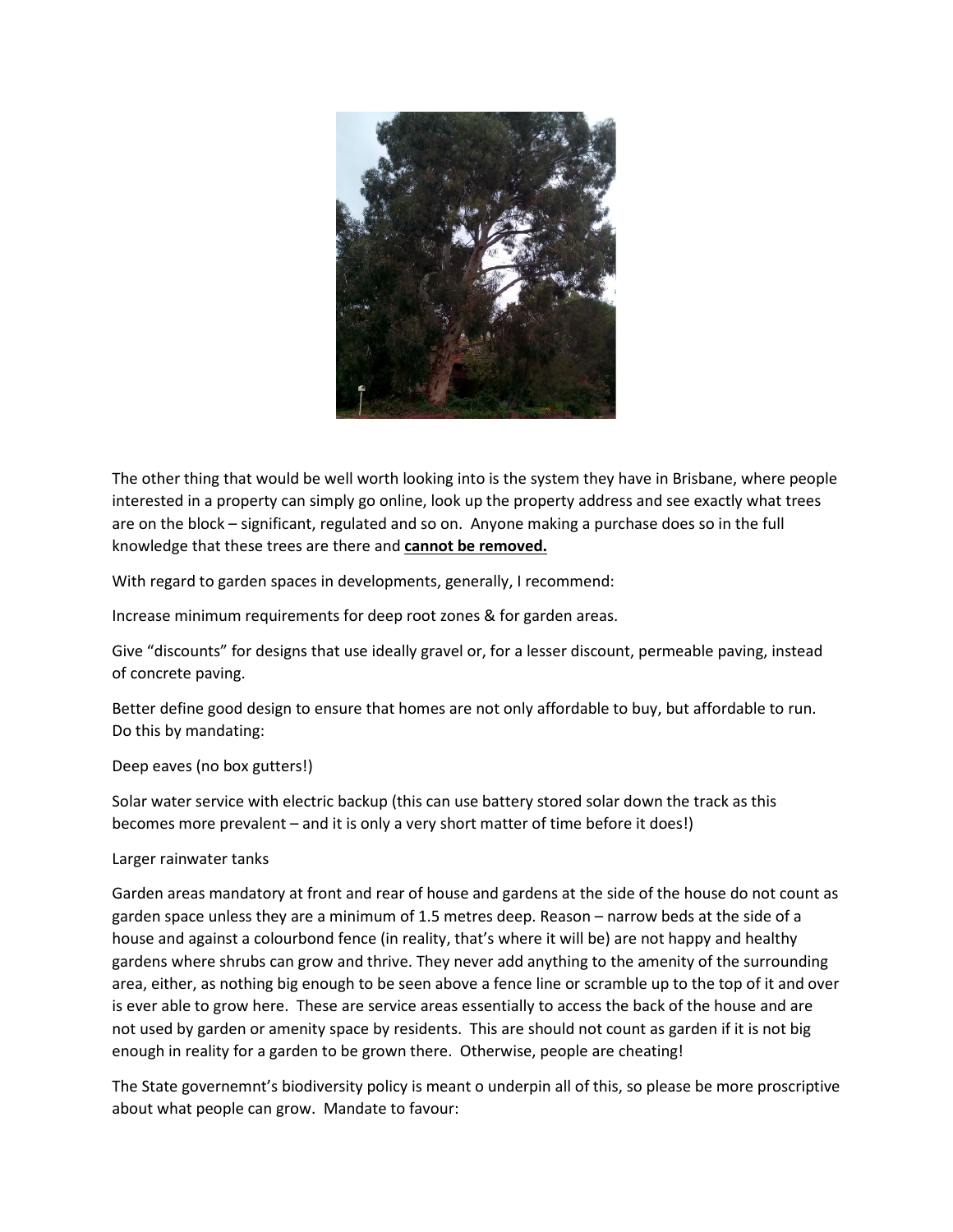## Evergreens over deciduous

## Natives over exotics

Plants endemic to the Adelaide region rather than imported natives from interstate. (A great resource for info on this is The Native Plants of Adelaide; Returning the vanishing natural heritage of the Adelaide Plains to your garden , Phil Bagust and Lynda Tout-Smith, Urban Forest Biodiversity Programme 2005) This is far easier than you might think and a lot fo them are really lovely plants.

Vegetation should provide habitat and food for native animals, insects and birds.

Tree net inlets – make these mandatory in all new developments and bring in a government subsidy for existing homeowners to put them in. (This may require legislation as the verge is council property, but this can be done if there is the political will for it.) This would ensure the survival of street trees, as their survival would no longer be totally dependent on them being watered by home owners. My understanding is that tree net inlets are actually quite a cheap piece of technology, so we would get a good return on investment. An added bonus is that they will take water that would otherwise go down the street and out to sea full of pollutants and nutrients would be prevented from doing so.

Whatever you come up with the developers and their lobby groups are going to push back hard against, so it is really important, to my mind, to start with a significant minimum requirement. That way, if it is eroded over time, we have at least started from a healthy position. If you start with what you think it should ultimately be, or simply start with a smaller amount because you don't want to be too "demanding" we will all end up in a significantly weakened position. We have got to keep as much tree canopy and garden space as we possibly can. I firmly believe that owning land comes with responsibilities, one of which is to plant and maintain upon that land garden and tree canopy. If people want to live on a block which is close to 100% concrete, they need to go and live in an apartment instead. There are enough of them around these days for this not to be an unreasonable expectation.

One last thing, I would ask that the implementation of the Code be delayed, as per mark Parnell's bill before State Parliament. This would not only give more time to find errors and omissions, but would also allow further time for the department to further scrutinize problem areas for the best possible solution and to strengthen protection for our natural heritage. Once it's gone, it's gone forever! There is literally no getting it back!

Thank you for taking the time to read this. I look forward to your feedback on these recommendations.

Best regards – and keep up the good work!

Joanna Wells